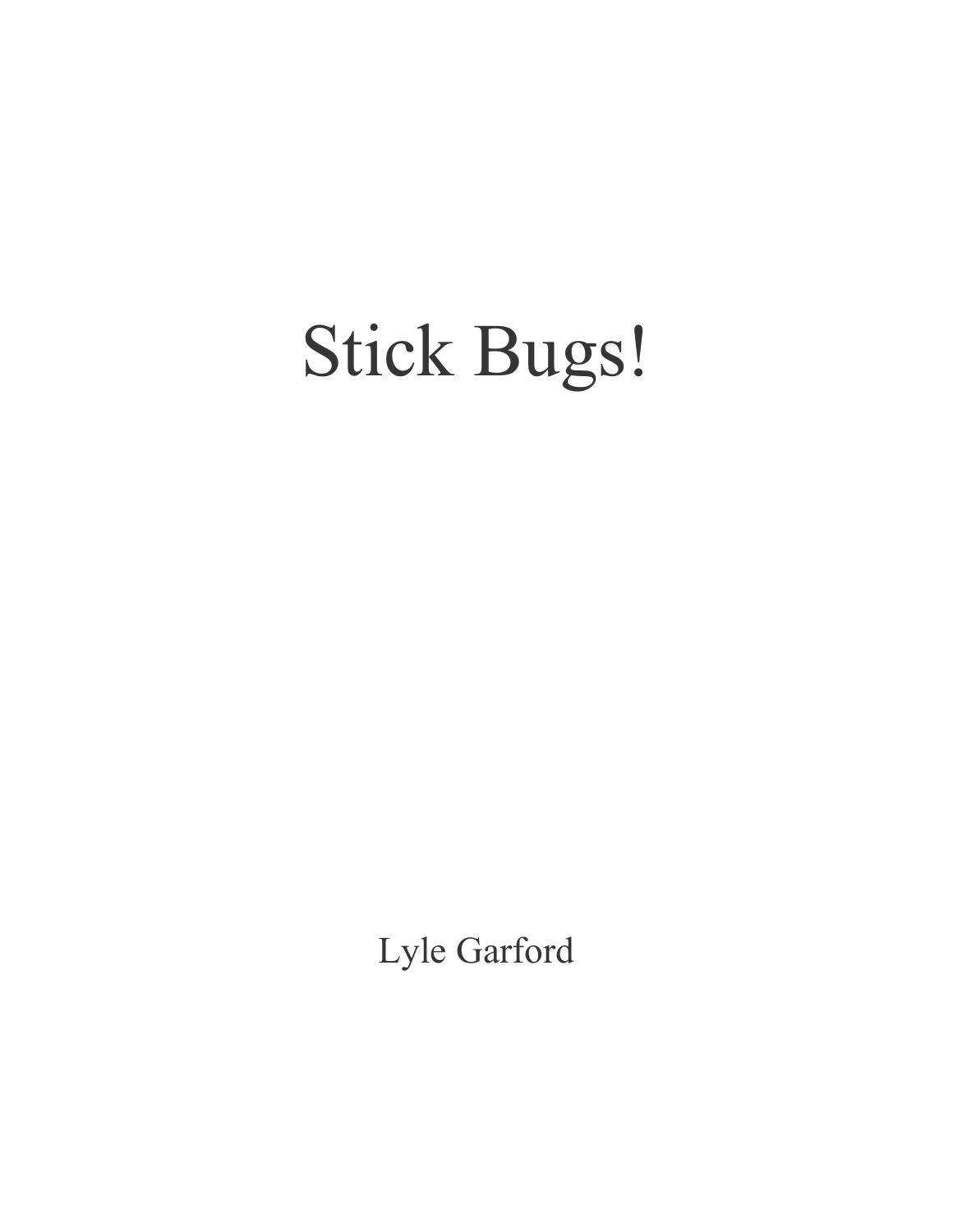This book is a work of fiction. Names, characters, places, and incidents are the product of the author's imagination or are used fictitiously. Any resemblance to actual events, locales, or persons, living or dead, is coincidental.

Copyright © 2013 by Lyle Garford

All rights reserved. No part of this book may be reproduced or transmitted in any form or by any means, electronic or mechanical, including photocopying, recording, or by an information storage and retrieval system, without permission in writing from the publisher.

Published by: Lyle Garford Vancouver, Canada Contact: lyle@lylegarford.com

ISBN 978-1-7772783-2-8

Cover Art by Rowan M. Davis and Lyle Garford

Book Design by Lyle Garford www.lylegarford.com

Second Edition 2020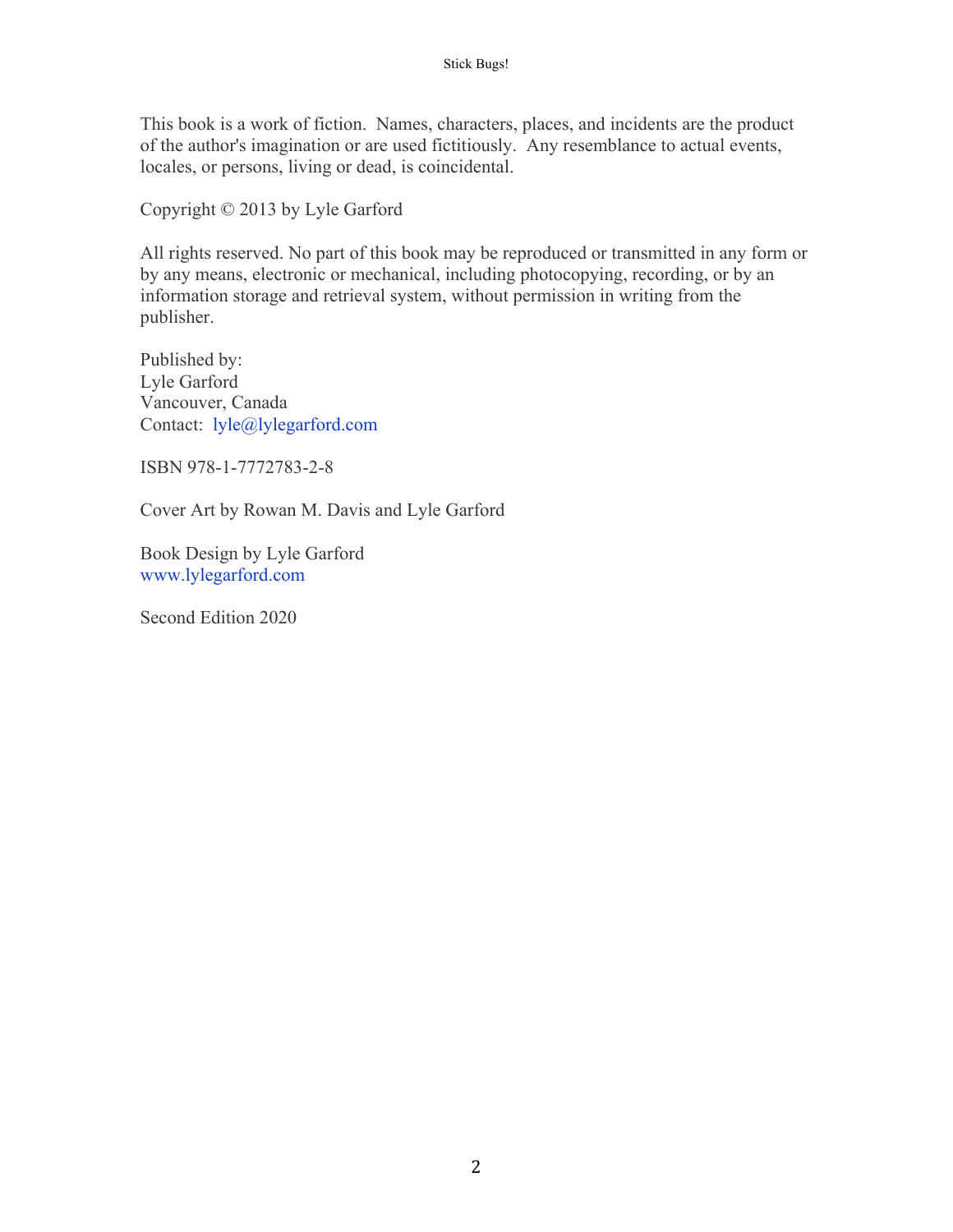## Dedication

This is for people who need to believe in themselves.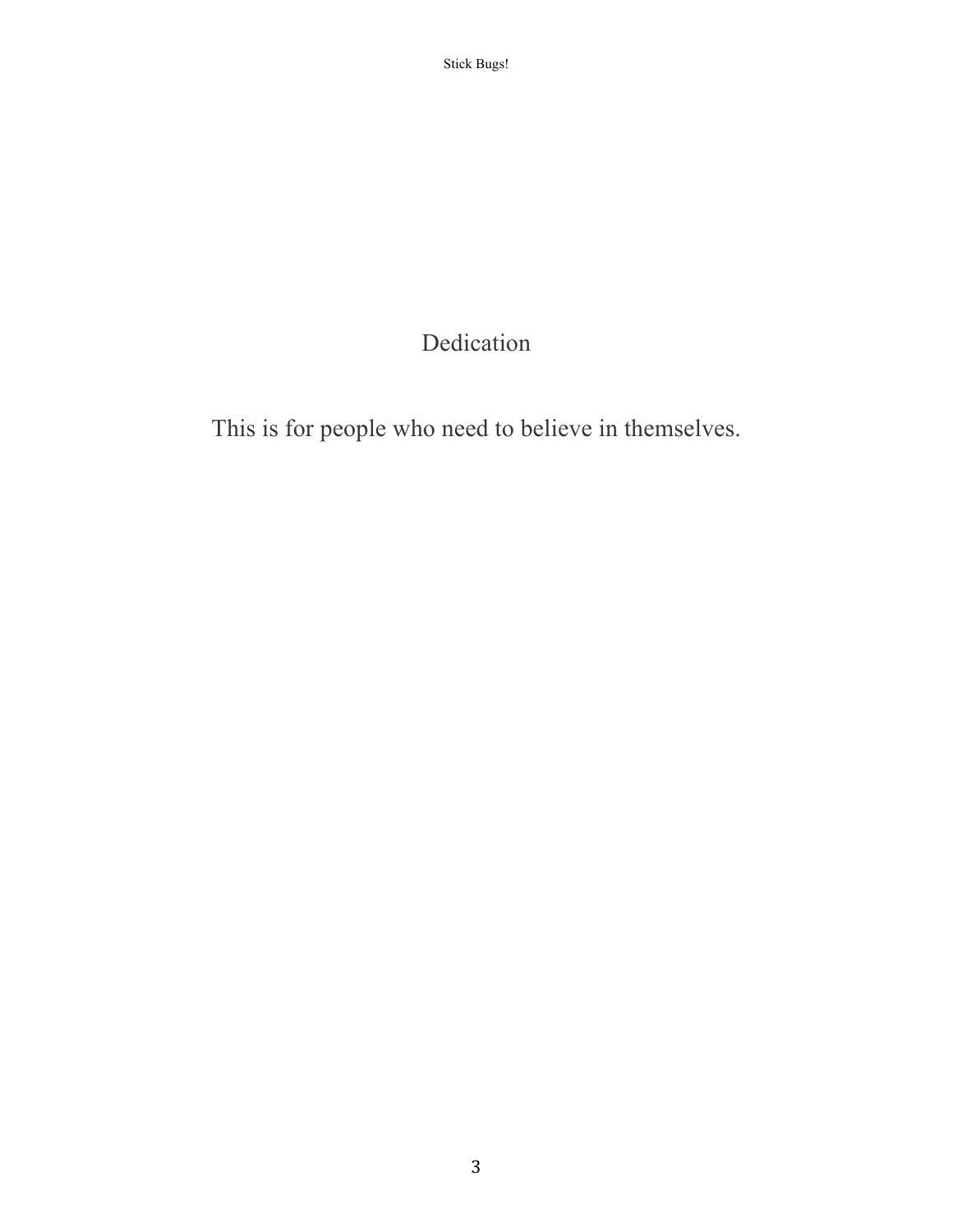## Chapter One

The car trunk was stuffy and dark. Sticks and his family were scared, wondering each time the car stopped what would happen. The trunk opened at last and a man looked in.

"Oh no," he sighed. "I forgot about these stick bugs and there's no time to take them to the animal shelter now."

Sticks and his twin sister Leaf were worried. The man closed the trunk and soon the car was moving again. The rest of the family was afraid, too. Since coming from the pet store over two years ago life was good being pets for the little son and daughter of the man. The children learned to talk with the stick bugs and one day they warned them the family was moving to another city.

The car stopped and the trunk opened again. As the man lifted their cage from the trunk Sticks was shocked. He saw an empty, dead end street with tall trees and forest everywhere. The man walked deep into the forest with their cage before stopping to put it down. Reaching in, he removed the stick bugs, talking to himself as he did. Like most other adults he didn't know the stick bugs could understand him.

"Sorry, it's back to the forest for you. I'm sure you'll remember how to survive here."

When they were all out he took the cage and walked away. Sticks was stunned watching him leave. The family drew close together, looking around in fear. The sun was going down fast and the low bushes of the forest were already dark.

"Dad?" said one of the smaller children. "What are we going to do? I'm scared!"

Hugging the little ones close Dad stick bug shook his head. "I don't know. I don't think the man understood none of us have ever been in the wild before."

"What about you, grandpa?" said Sticks. "Have you ever been in the wild?"

"No. I was born in the pet store like your parents."

Sticks was both sad and angry at being abandoned. Sticks looked at Leaf and he knew she felt the same burning need to help the family.

As night fell a rain shower soaked everyone. They hid under a rock sticking out from the side of a little hill, giving them a dry place to stay. The rest of the night was spent trying to keep warm, but that was only one problem. Scary noises came from all directions. The family feared predators would come and were nervous every time the noises came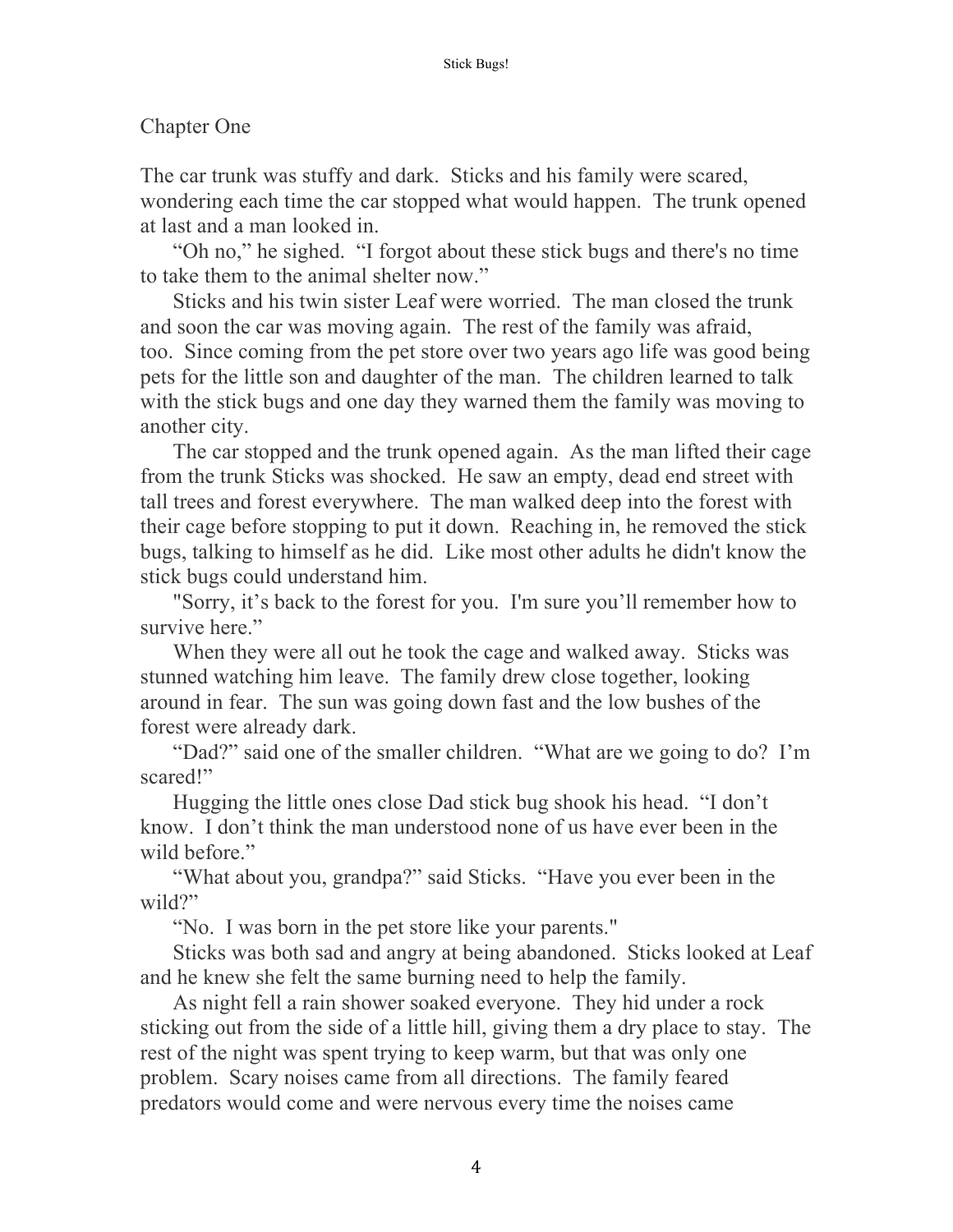close. By dawn everyone was shivering from fear and cold.

Sticks spoke up. "Dad, what do we do now?"

"I don't know, but we aren't safe here. The birds have started making noise."

Sticks understood. "Yes, the birds are awake and will see us. Do birds eat stick bugs?"

"Maybe, but what do I know? I'm a pet store bug like you. I'm sure we look like food. Stay here while I look around."

Dad stick bug crept out of hiding. An owl with sharp eyes dove to attack, but Sticks saw the bird coming.

"Behind you!"

Dad stick bug jumped back to safety in their hiding place and the owl flew away. The sky grew light fast and everyone feared another predator would come, but hunger forced them to act.

"Time to leave," said Dad. "We need food and shelter. We're going back to the city. Maybe we'll find another little girl or boy willing to take us. If we find food along the way everyone needs to eat lots, because I don't know when we'll get our next meal."

The went toward the distant glow of city lights in the sky. Dad led them as they crept through the low bushes. When Sticks found a bush with the kind of leaves they could eat the hungry stick bugs spread out and began eating.

Sticks was eating leaves in a clearing when he saw a young cat with gray fur sitting nearby watching him. Sticks was going to run away, but the cat remained sitting. The two animals stared at each other.

"Who and what are you?" said the cat. "I've never seen anything like you."

"My name is Sticks. I'm a stick bug."

"Really? Well, Sticks the stick bug, you're new to me. My Mom never told me about bugs like you. I suppose I should be eating you, but I just had breakfast. Would you like to play?"

"Play? You look a little old for playing. My Mom says I'm too old for that."

"Yeah, my Mom says that too. If something is fun adults won't do it, so I've decided I'm not going to grow up. Hey, let's play soccer! We can use this pinecone from that tree. Your goal is between those two rocks over there and mine is the stump and this rock here. Winner is first to score ten goals. Ready?"

Sticks laughed. "Sure!"

The cat kicked the cone hard over Sticks's head toward the goal, but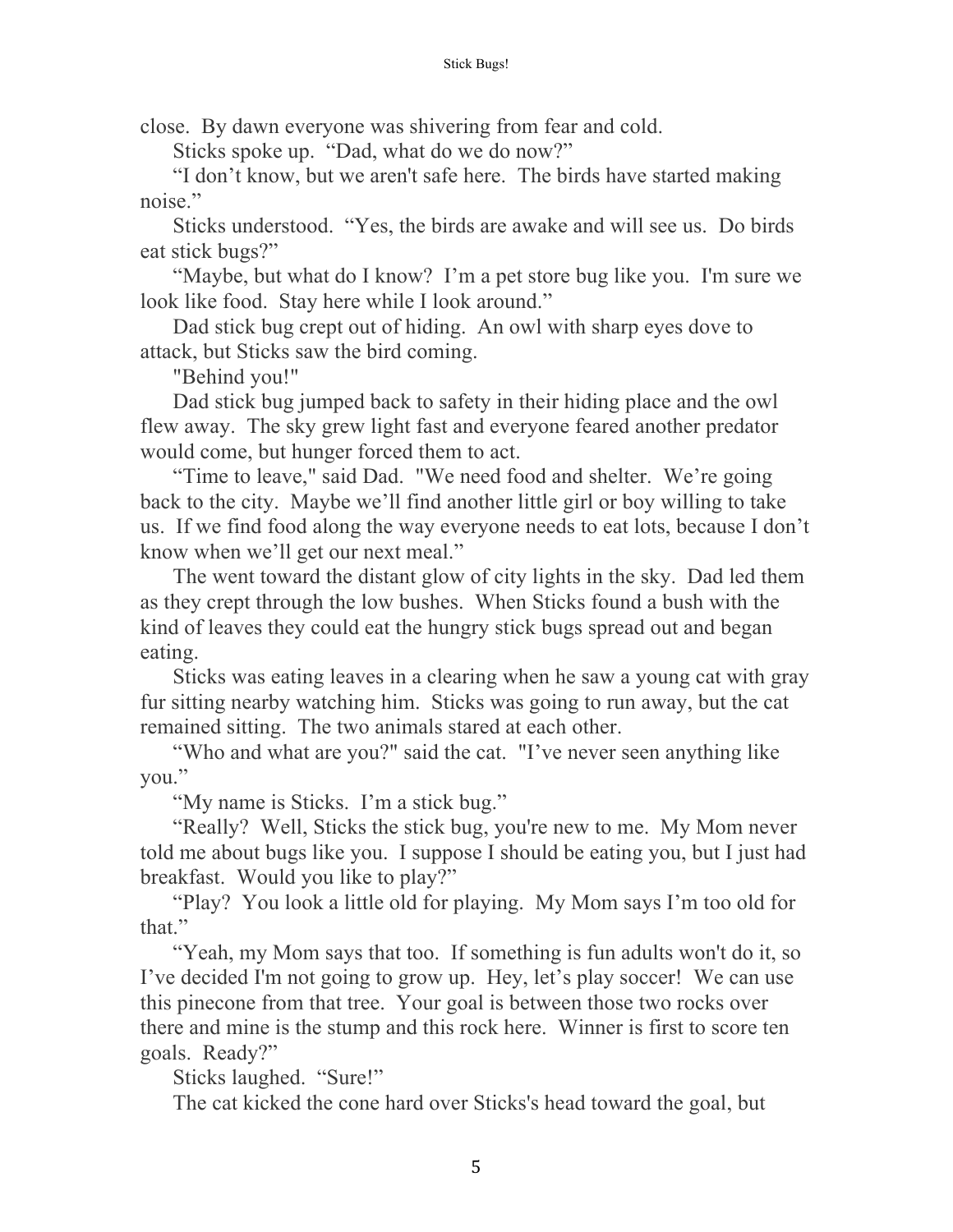Sticks batted the cone away. Dancing back and forth, Sticks kicked the cone fast to confuse the cat. Dodging to one side, Sticks kicked it over the cat's head toward the goal, but the cat stopped it at the last second.

"Hey, you're good," said Sticks. "What's your name?"

"Oh, right. Mom says I have no manners. My name is Oscar."

They didn't see the crows coming for Sticks, but he heard their wings and jumped aside. The lead crow squawked in alarm, unable to stop from flying face first into a bush.

The two other crows attacked, but Oscar stood between the birds and Sticks. The crows stopped as Oscar hissed at them. The first crow joined the others. Squawking, they all scowled at the cat.

"Get out of our way. I'm hungry and the bug is breakfast," said the lead crow, angry at missing Sticks.

Oscar growled. "Sorry. He's my friend and you flying turkeys don't scare me."

"Turkeys? Get him!"

The three birds rushed to peck at Oscar. Within moments he was bleeding from cuts, but he fought back and slashed the leader's face with his claws.

The crows were ignoring Sticks, not knowing he was much stronger than he looked. He grabbed a stick, bigger and taller than he was himself. He snuck behind one crow and put all of his strength into a solid hit to the side of the bird's head. Stunned, the crow fell to the side. The second bird dodged the next blow. Oscar and Sticks drove the two crows back, but the first crow returned. The little stick bug and the cat kept fighting hard.

Both were getting tired when an adult cat smashed into the three surprised birds. With a hiss the cat scowled at each of them.

"I haven't eaten crow before, but there's always a first time. Who wants to be my breakfast?"

The crows squawked in anger at this new threat and seemed about to attack, but stopped when two more cats appeared. These were twins close in age to Oscar. They wore hungry looks as they joined the adult cat.

The crows squawked, knowing they were beaten. Two of the three birds took to the air. The still bleeding leader screeched his anger.

"You won this time, but I won't forget you. I've got friends. You'll pay for this!"

The adult cat jumped to catch him, but missed as the crow flew to safety. The cats growled and watched the birds fly off, before the still angry adult cat turned and went to Oscar, giving him a big slap on the head.

"Owww!" he howled. "Mom! What was that for?"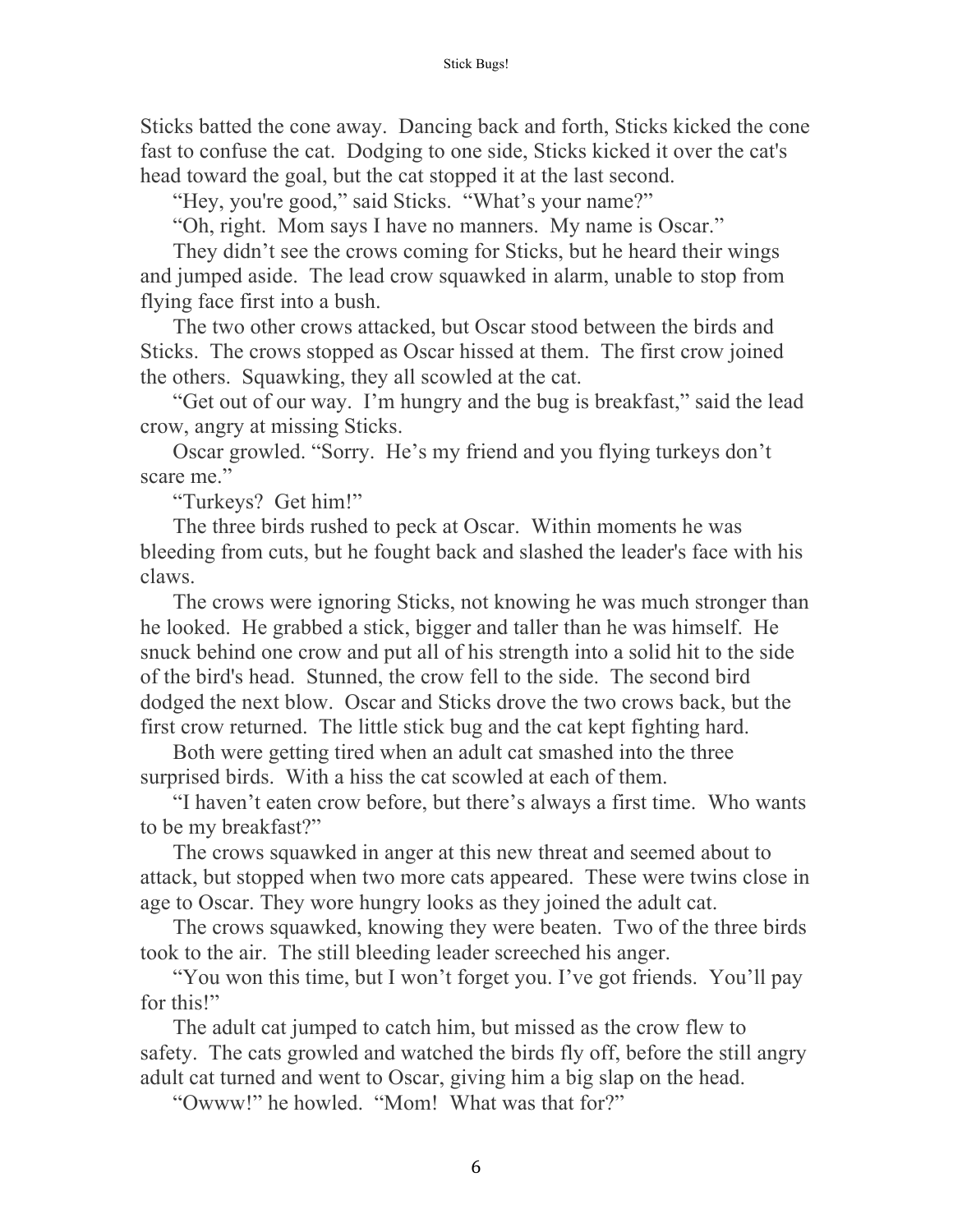"What was that for, he says. How did I get a fool like you for a son? There are dangers everywhere and here you are playing around. At least your sisters have the brains to stay near me in case of trouble."

Seeing Sticks standing beside Oscar looking guilty, the Mom cat stared at him. "And who and what are you?"

"This is my friend Sticks. He's something called a stick bug," said Oscar. "We were playing soccer when the crows attacked."

"I think this is my fault," said Sticks. "They came after me first. I guess stick bugs look tasty to them."

"Well, I don't know if you're tasty, but you could be." The Mom cat turned to Oscar. "And why haven't you eaten him?"

"Well, I wasn't hungry and I was curious. We were having fun. Please don't eat him, Mom. He helped me fight off those crows."

The Mom cat paused to think. "Yes, I saw he was helping you. But you can't go making friends with your food, you know."

"Okay, Mom. Hey, maybe he can come with us?"

The Mom cat groaned. "Come with us? What, another mouth to feed and we're not even sure how far we have to go yet?"

"Well, it's not like he's going to eat a lot given his size," said Oscar, looking at Sticks. "Say, what do you eat, anyway?"

"Leaves," said Sticks.

Both cats burst out laughing and a smile appeared on Mom cat's face for the first time. "Well, we don't eat leaves so that won't be a problem."

"So how about it, Mom? Can we take him with us? Please?"

"I suppose. Does he even know where we're going?"

"Ah, I haven't told him yet, but I'm sure he'll want to come to Junk Town," he said, turning to Sticks. "What do you think?"

"What is this Junk Town and why would I want to go there? Where is it?" As he spoke he looked over their shoulders. "By the way, I should tell you I have family here, too."

"Family?" said Mom cat. The cats turned to find the entire stick bug family watching from high in the branches of a nearby bush.

Dad stick bug smiled. "Hello. Thanks for not eating my son. Hopefully you won't want to eat the rest of us either."

The Mom cat laughed. "Well, you're welcome. I guess if we aren't going to eat him then we can't eat you either."

Dad stick bug smiled again. "So what is this Junk Town? Why are you going there?"

"Junk Town? Well, we don't know much. We hope it could be our new home. Our owners abandoned us and I've raised the family out here, but